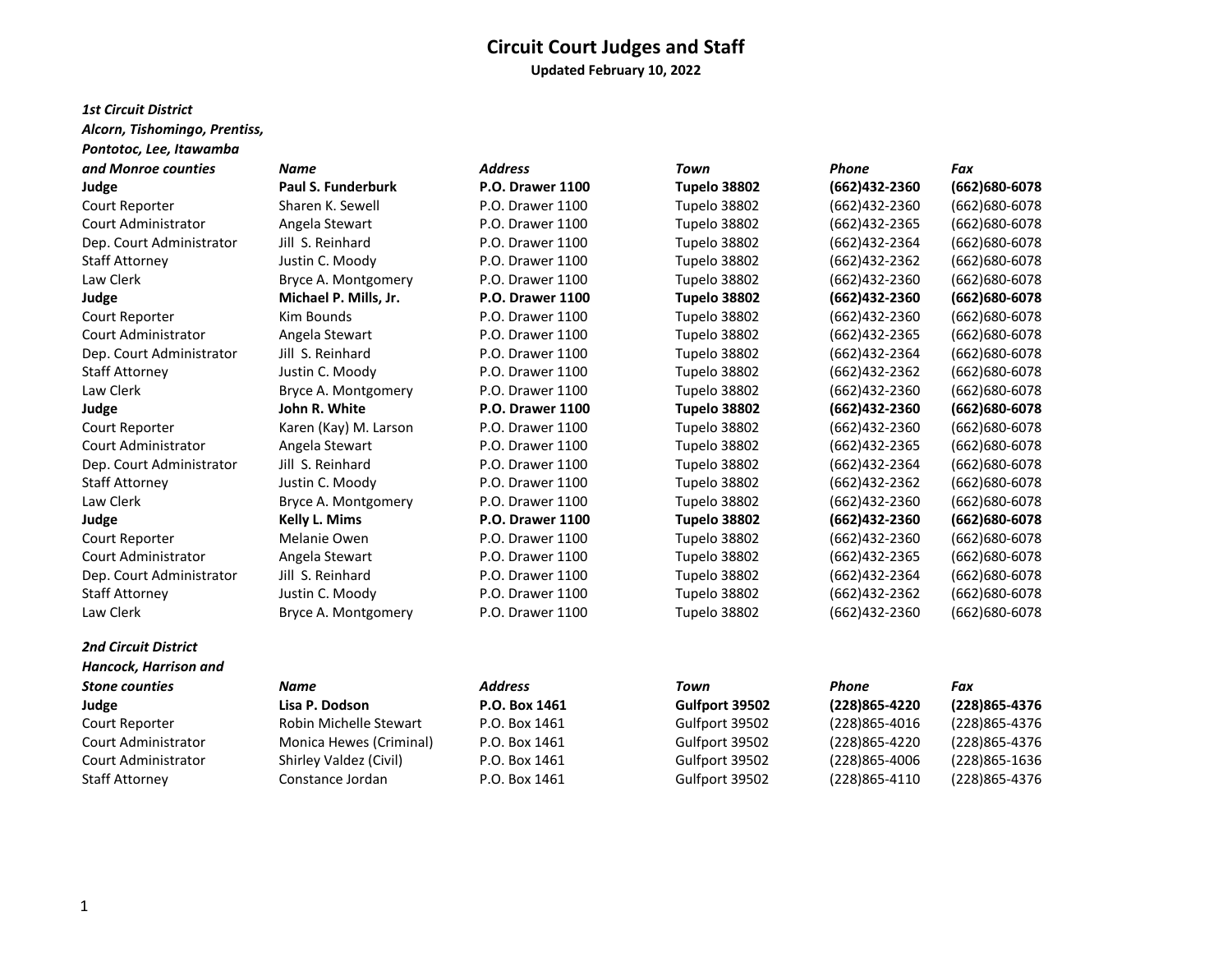#### *3rd Circuit District*

#### *Benton, Calhoun, Chickasaw, Lafayette, Marshall, Tippah*

| and Union counties        | Name                    | <b>Address</b>            | Town                       | Phone            | Fax               |
|---------------------------|-------------------------|---------------------------|----------------------------|------------------|-------------------|
| Judge                     | Grady F. Tollison, III. | 1 Courthouse Sq., Ste 101 | <b>Oxford 38655</b>        | (662)234-3013    | $(662)$ 236-3401  |
| Court Reporter            | Christy L. Adair        | P.O. Box 504              | New Albany 38652           | (662)316-4242    | No Fax            |
| Court Reporter            | Anita Moss              | P.O. Box 47               | Houston 38851              | (662)456-5464    | No Fax            |
| Court Reporter            | Dana Rakestraw          | P.O. Box 982              | New Albany 38652           | (662)317-1565    | No Fax            |
| Court Reporter            | Margaret Brown Fair     | 1 Courthouse Sq., Ste 101 | Oxford 38655               | (662)816-8996    | (662)236-0238     |
| Court Administrator       | Ashley Roberts          | 1 Courthouse Sq., Ste 101 | Oxford 38655               | (662)234-3013    | (662)236-0283     |
| <b>Staff Attorney III</b> | Mary Ann Connell        | 1 Courthouse Sq., Ste 101 | Oxford 38655               | $(662)$ 234-3013 | (662)236-3401     |
| Judge                     | Kent E. Smith           | P.O. Box 670              | <b>Holly Springs 38635</b> | $(662)252-6311$  | (662)252-3006     |
| Court Administrator       | Juanette Cummings       | P.O. Box 670              | Holly Springs 38635        | $(662)$ 252-6311 | (662)252-3006     |
| Court Reporter            | Christy L. Adair        | P.O. Box 504              | New Albany 38652           | (662)316-4242    | No Fax            |
| Court Reporter            | Anita Moss              | P.O. Box 47               | Houston 38851              | (662)456-5464    | No Fax            |
| Court Reporter            | Dana Rakestraw          | P.O. Box 982              | New Albany 38652           | (662)317-1565    | No Fax            |
| Court Reporter            | Margaret Brown Fair     | 1 Courthouse Sq., Ste 101 | Oxford 38655               | (662)816-8996    | (662)236-0238     |
| <b>Staff Attorney III</b> | Mary Ann Connell        | 1 Courthouse Sq., Ste 101 | Oxford 38655               | (662)234-3013    | (662)236-3401     |
| Judge                     | J. Kelly Luther         | 102-F North Main Street   | <b>Ripley 38663</b>        | (662) 837-7884   | $(662)837 - 7513$ |
| Court Administrator       | Kathy Sturdivant        | 102-F North Main Street   | Ripley 38663               | (662)837-7884    | (662)837-7513     |
| Court Reporter            | Christy L. Adair        | P.O. Box 504              | New Albany 38652           | (662)316-4242    | No Fax            |
| Court Reporter            | Anita Moss              | P.O. Box 47               | Houston 38851              | (662)456-5464    | No Fax            |
| Court Reporter            | Dana Rakestraw          | P.O. Box 982              | New Albany 38652           | (662)317-1565    | No Fax            |
| Court Reporter            | Margaret Brown Fair     | 1 Courthouse Sq., Ste 101 | Oxford 38655               | (662)816-8996    | (662)236-0238     |
| <b>Staff Attorney III</b> | Mary Ann Connell        | 1 Courthouse Sq., Ste 101 | Oxford 38655               | (662)234-3013    | (662)236-3401     |

# **Judge Grady F. Tollison, III. 1 Courthouse Sq., Ste 101 Oxford 38655 (662)234-3013 (662)236-3401** Court Reporter Margaret Brown Fair 1 Courthouse Sq., Ste 101 Oxford 38655 (662)816-8996 (662)236-0238 Court Administrator Ashley Roberts 1 Courthouse Sq., Ste 101 Oxford 38655 (662)234-3013 (662)236-0283 Staff Attorney III Mary Ann Connell 1 Courthouse Sq., Ste 101 Oxford 38655 (662)234-3013 (662)236-3401 **Judge Kent E. Smith** P.O. Box 670 **Holly Springs 38635 (662)252-6311** (662)252-3006 Court Administrator Juanette Cummings P.O. Box 670 Holly Springs 38635 (662)252-6311 (662)252-3006 Court Reporter Margaret Brown Fair 1 Courthouse Sq., Ste 101 Oxford 38655 (662)816-8996 (662)236-0238 Staff Attorney III Mary Ann Connell 1 Courthouse Sq., Ste 101 Oxford 38655 (662)234-3013 (662)236-3401 **Judge J. Kelly Luther 102-F North Main Street Ripley 38663 (662)837-7884 (662)837-7513** Court Administrator Kathy Sturdivant 102-F North Main Street Ripley 38663 (662)837-7884 (662)837-7513 Court Reporter Margaret Brown Fair 1 Courthouse Sq., Ste 101 Oxford 38655 (662)816-8996 (662)236-0238

|                     | Updated February 10, 2022     |               |                |                |                |
|---------------------|-------------------------------|---------------|----------------|----------------|----------------|
| Judge               | Randi P. Mueller              | P.O. Box 1461 | Gulfport 39502 | (228)865-4158  | (228)865-1636  |
| Court Reporter      | Pamela Michele Woods          | P.O. Box 1461 | Gulfport 39502 | (228)865-1630  | (228) 865-6536 |
| Court Administrator | Mary Ladner                   | P.O. Box 1461 | Gulfport 39502 | (228) 865-4158 | (228) 865-1636 |
| Court Administrator | Leigh Ann Atherton (Criminal) | P.O. Box 1461 | Gulfport 39502 | (228)865-4104  | (228)867-6536  |
| Court Administrator | Shirley Valdez (Civil)        | P.O. Box 1461 | Gulfport 39502 | (228)865-4006  | (228) 865-1636 |
| Judge               | <b>Christopher L. Schmidt</b> | P.O. Box 1461 | Gulfport 39502 | (228)865-4126  | (228)867-6536  |
| Court Reporter      | Huey Bang                     | P.O. Box 1461 | Gulfport 39502 | (228)865-4184  | (228)867-6536  |
| Court Administrator | Leigh Ann Atherton (Criminal) | P.O. Box 1461 | Gulfport 39502 | (228)865-4104  | (228)867-6536  |
| Court Administrator | Shirley Valdez (Civil)        | P.O. Box 1461 | Gulfport 39502 | (228)865-4006  | (228) 865-1636 |
| Staff Attorney      | <b>Shannon Favre</b>          | P.O. Box 1461 | Gulfport 39502 | (228)865-1038  | (228)867-6536  |
| Judge               | Lawrence Bourgeois, Jr.       | P.O. Box 1461 | Gulfport 39502 | (228)865-4262  | (228) 865-1636 |
| Court Reporter      | Susie Davis                   | P.O. Box 1461 | Gulfport 39502 | (228)865-4261  | (228) 865-1636 |
| Court Administrator | Monica Hewes (Criminal)       | P.O. Box 1461 | Gulfport 39502 | (228)865-4220  | (228)865-4376  |
| Court Administrator | Shirley Valdez (Civil)        | P.O. Box 1461 | Gulfport 39502 | (228)865-4006  | (228) 865-1636 |
| Staff Attorney      | Pepper Pearson Russell        | P.O. Box 1461 | Gulfport 39502 | (228)863-4638  | (228)865-1636  |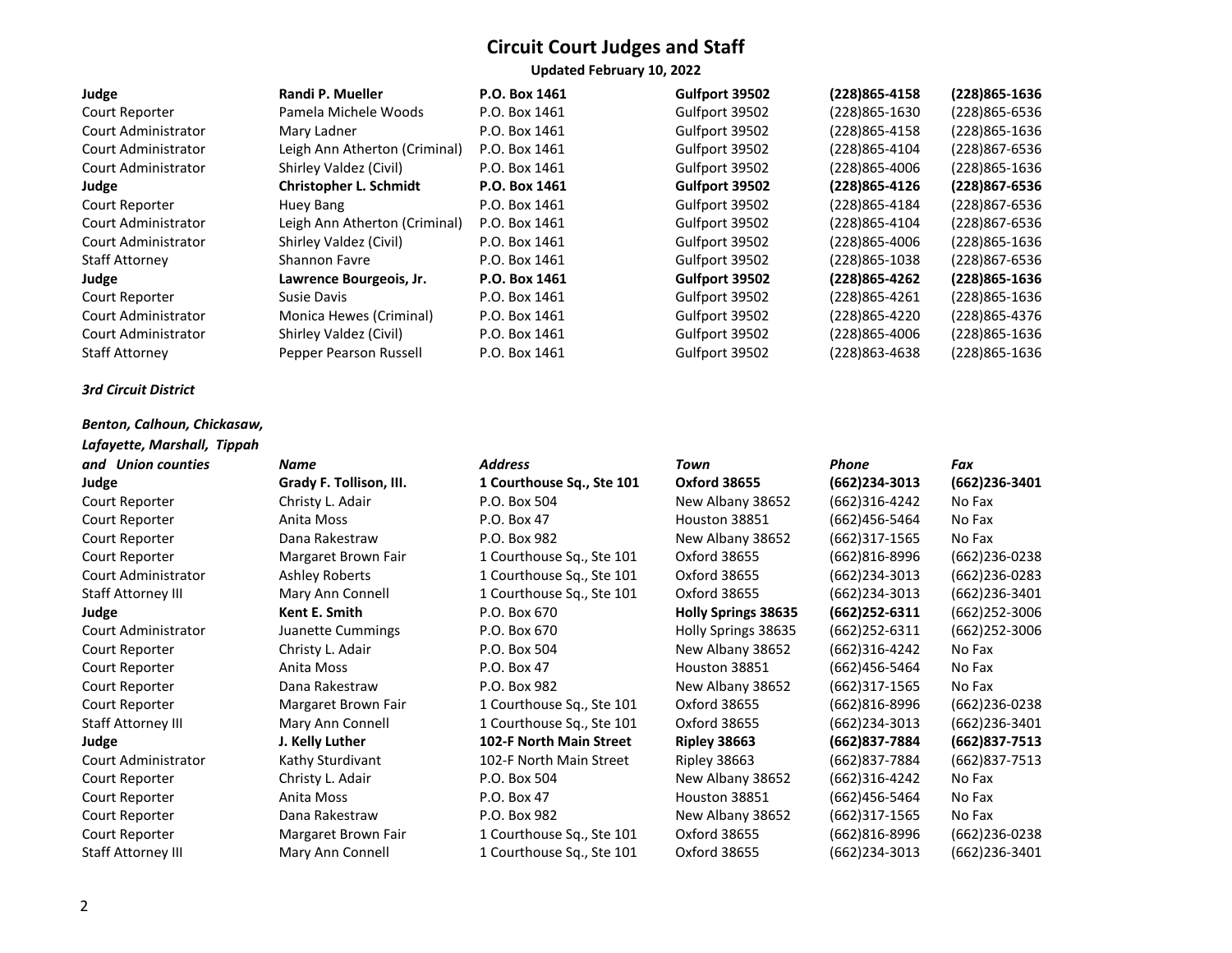#### **Circuit Court Judges and Staff Updated February 10, 2022**

# *4th Circuit District Leflore, Sunflower and*

*5th Circuit District Attala, Carroll, Choctaw, Grenada, Montgomery, Webster and Winston* 

#### *6th Circuit District Adams, Amite, Franklin*

# *Washington counties Name Phone Address* Court Reporter **Harley Hollowell** 100 Thorn Hill Drive

| <b>Washington counties</b> | Name                         | <b>Address</b>       | Town                         | Phone         | Fax               |
|----------------------------|------------------------------|----------------------|------------------------------|---------------|-------------------|
| Judge                      | <b>Carol White-Richard</b>   | P.O. Box 686         | Indianola 38751              | (662)445-1996 | (662)887-5656     |
| Court Reporter             | Shauna Stanford              | P.O. Box 686         | Indianola 38751              | (662)445-1996 | (662)887-5656     |
| Court Administrator        | Netty R. Seard               | P.O. Box 686         | Indianola 38751              | (662)445-1996 | (662)887-5656     |
| Judge                      | <b>Richard A. Smith</b>      | P.O. Box 10239       | Greenwood 38930              | (662)453-1429 | (662)455-9056     |
| Court Reporter             | Harley Hollowell             | 100 Thorn Hill Drive | Vicksburg 39180              | (601)630-6460 | No fax            |
| Dep. Court Administrator   | Lisa H. Roberts              | P.O. Box 10239       | Greenwood 38930              | (662)453-1429 | (662)455-9056     |
| <b>Staff Attorney VI</b>   | Alison Pittman               | P.O. Box 10239       | Greenwood 38930              | (662)453-1429 | (662)455-9056     |
| Judge                      | <b>Margaret Carey-McCray</b> | P.O. Box 1775        | <b>Greenville 38702-1775</b> | (662)334-2797 | (662)334-2716     |
| Court Reporter             | Leigh H. Gray                | P.O. Box 1775        | Greenville 38702-1775        | (662)820-4747 | (662)334-2716     |
| Court Administrator        | Angela F. Howard             | P.O. Box 1775        | Greenville 38702-1775        | (662)334-2797 | (662)334-2716     |
| Law Clerk                  | LaShonda Campbell            | P.O. Box 1775        | Greenville 38702-1775        | (662)334-2772 | (662)334-2716     |
| Judge                      | W. Ashley Hines              | P.O. Box 1315        | <b>Greenville 38702-1315</b> | (662)334-2652 | (662)335-2381     |
| Court Reporter             | Trudie Quinn                 | P.O. Box 180506      | Richland 39218               | (662)932-5354 | (662)335-2381     |
| Court Administrator        | Sandy Sanders                | P.O. Box 1315        | Greenville 38702-1315        | (662)334-2652 | $(662)335 - 2381$ |
| <b>Staff Attorney</b>      | Kena Campbell                | P.O. Box 1315        | Greenville 38702-1315        | (662)334-2790 | (662)335-2381     |
|                            |                              |                      |                              |               |                   |

| counties                   | Name                 | <b>Address</b>         | Town            | Phone            | Fax           |
|----------------------------|----------------------|------------------------|-----------------|------------------|---------------|
| Judge                      | George Mitchell, Jr. | P.O. Drawer J          | Eupora 39744    | $(662)$ 258-3691 | (662)258-6855 |
| Court Administrator        | Miriam Fields        | P.O. Drawer J          | Eupora 39744    | $(662)$ 258-3691 | (662)258-6855 |
| Court Reporter             | Charla S. Boatman    | 2887 E. Roane Ave      | Eupora 39744    | $(662)$ 552-0681 | No Fax        |
| Court Reporter             | Tammy Thomas         | 1882 Russel Rd.        | Noxapater 39345 | (662)724-2922    | No Fax        |
| Judge                      | Joseph H. Loper, Jr. | P.O. Box 616           | Ackerman 39735  | (662)285-3818    | (662)285-3160 |
| Court Reporter             | Noelle Skelton       | 201 Meadow Ridge Drive | Kosciusko 39090 | (601)562-0306    | No Fax        |
| Court Reporter             | Charla S. Boatman    | 2887 E. Roane Ave      | Eupora 39744    | $(662)$ 552-0681 | No Fax        |
| Deputy Court Administrator | <b>Emily Mills</b>   | P.O. Box 616           | Ackerman 39735  | $(662)$ 285-3818 | (662)285-3160 |

| Eupora 39744          |
|-----------------------|
| Eupora 39744          |
| Eupora 39744          |
| Noxapater 39345       |
| <b>Ackerman 39735</b> |
| Kosciusko 39090       |
| Eupora 39744          |
| Ackerman 39735        |



| and Wilkinson counties | Name                    | Address            | Town          | Phone         | Fax           |
|------------------------|-------------------------|--------------------|---------------|---------------|---------------|
| Judge                  | Lillie Blackmon Sanders | 115 South Wall St. | Natchez 39120 | (601)445-7933 | (601)445-2369 |
| Court Reporter         | Tracy Davis             | 115 South Wall St. | Natchez 39120 | (601)445-7933 | (601)445-2369 |
| Court Administrator    | Martha Griffin          | 115 South Wall St. | Natchez 39120 | (601)445-7933 | (601)445-2369 |
| Secretary III          | Takeisha Owens          | 115 South Wall St. | Natchez 39120 | (601)445-7933 | (601)445-2369 |
| Staff Attornev         | Peirce Beach            | 115 South Wall St. | Natchez 39120 | (601)445-7933 | (601)445-2369 |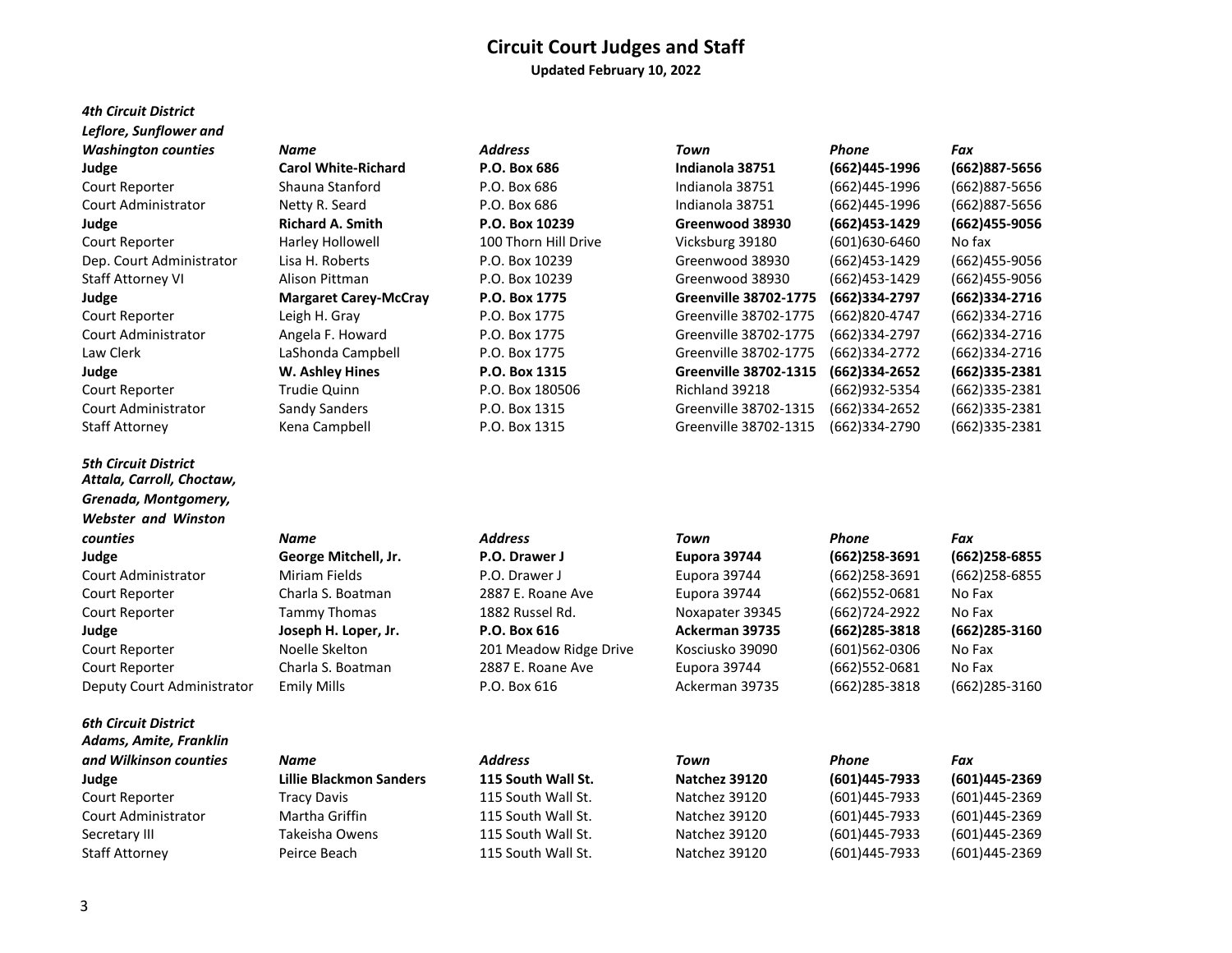**Updated February 10, 2022** 

| Judge                                          | Debra W. Blackwell     | 115 South Wall St.    | Natchez 39120        | (601)442-8363   | (601)445-7954     |
|------------------------------------------------|------------------------|-----------------------|----------------------|-----------------|-------------------|
| Court Reporter                                 | <b>Melanie Murray</b>  | 9 Primrose Lane       | Natchez 39120        | (601)431-4884   | (601)445-2369     |
| Court Reporter                                 | Kristi Kelley          | 5397 New Hope Rd.     | Gloster 39638        | (601)248-5286   | No fax            |
| Dep. Court Administrator                       | <b>Sheri Simmons</b>   | 115 South Wall St.    | Natchez 39120        | (601)442-8363   | (601)445-7954     |
| <b>Staff Attorney</b>                          | Matthew Kidder         | 115 South Wall St.    | Natchez 39120        | (601)442-8363   | (601)445-7954     |
| <b>7th Circuit District</b>                    |                        |                       |                      |                 |                   |
| <b>Hinds County</b>                            | Name                   | <b>Address</b>        | <b>Town</b>          | Phone           | Fax               |
| Judge                                          | <b>Adrienne Wooten</b> | P.O. Box 327          | <b>Jackson 39205</b> | (601)968-6679   | (601) 973-5541    |
| Court Reporter                                 | Lontesa Barrett        | P.O. Box 327          | Jackson 39205        | (972) 822-7073  | (601) 973-5541    |
| Court Reporter                                 | Dawn Johnson           | P.O. Box 327          | Jackson 39205        | (601)968-6662   | (601) 973-5541    |
| <b>Court Administrator</b>                     | <b>Terri Barnes</b>    | P.O. Box 327          | Jackson 39205        | (601)968-6679   | (601) 973-5541    |
| Law Clerk                                      | Chaz Mangum            | P.O. Box 327          | Jackson 39205        | (601)965-8839   | (601) 973-5541    |
| Judge                                          | <b>Winston Kidd</b>    | P.O. Box 327          | Jackson 39205        | (601)968-6677   | (601)714-6305     |
| Court Reporter                                 | Estella Wren           | P.O. Box 327          | Jackson 39205        | $(601)968-6673$ | $(601)973 - 5541$ |
| Court Reporter                                 | Danette Horne          | P.O. Box 327          | Jackson 39205        | (601)968-6660   | (601) 973-5541    |
| <b>Court Administrator</b>                     | Evelyn Hunter          | P.O. Box 327          | Jackson 39205        | (601)968-6688   | $(601)714-6305$   |
| Law Clerk                                      | Edward Kennebrew, Jr.  | P.O. Box 327          | Jackson 39205        | (601) 973-5577  | $(601)714-6305$   |
| Judge                                          | <b>Faye Peterson</b>   | P.O. Box 327          | Jackson 39205        | (601)714-6222   | (601)714-6270     |
| Court Reporter                                 | Lindsey McIntosh       | P.O. Box 327          | Jackson 39205        | (601)968-6662   | No fax            |
| Court Reporter                                 | Lontesa Barrett        | P.O. Box 327          | Jackson 39205        | (972) 822-7073  | (601)973-5541     |
| Court Administrator                            | Faye Jackson           | 407 E. Pascagoula St. | Jackson 39205        | (601)714-6222   | (601)714-6270     |
| Law Clerk                                      | <b>Corey Harris</b>    | P.O. Box 327          | Jackson 39205        | (601) 968-6656  | (601) 948-2689    |
| Judge                                          | <b>Tomie T. Green</b>  | P.O. Box 327          | Jackson 39205        | (601)968-6658   | (601)714-6270     |
| Court Reporter                                 | Kimberly Smith         | P.O. Box 327          | Jackson 39205        | (601)831-0490   | (601)948-2689     |
| Court Reporter                                 | Estella Wren           | P.O. Box 327          | Jackson 39205        | (601)594-0892   | (601)948-2689     |
| Court Administrator                            | <b>Frances Ashley</b>  | P.O. Box 327          | Jackson 39205        | (601)968-6658   | (601)714-6270     |
| <b>Staff Attorney</b>                          | Michael P. Gorden      | P.O. Box 327          | Jackson 39205        | (601)968-6658   | (601)714-6270     |
| <b>8th Circuit District</b><br>Leake, Neshoba, |                        |                       |                      |                 |                   |
| <b>Newton</b> and                              |                        |                       |                      |                 |                   |
| <b>Scott counties</b>                          | Name                   | <b>Address</b>        | Town                 | Phone           | Fax               |
| Judge                                          | <b>Mark Duncan</b>     | 201 Range Ave.        | Philadelphia 39350   | (601) 656-5776  | (601) 656-3329    |
| Court Reporter                                 | Rita Bailey Brown      | 150 Love Rd.          | Kosciusko 39090      | (601) 750-9311  | No fax            |
| Court Reporter                                 | Regan Carpenter        | 201 Range Ave.        | Philadelphia 39350   | (601) 656-5776  | (601) 656-3329    |
| Court Administrator                            | Nicole Walters Bryan   | 201 Range Ave.        | Philadelphia 39350   | (601) 656-5776  | (601) 656-3329    |
| Judge                                          | Caleb E. May           | P.O. Box 388          | Philadelphia, 39350  | (601) 656-4830  | (601) 656-7646    |
| Court Reporter                                 | <b>Mallory Gnade</b>   | P.O. Box 388          | Philadelphia 39350   | (601) 656-4830  | (601) 656-7646    |
| Court Reporter                                 | Regan Carpenter        | P.O. Box 388          | Philadelphia 39350   | (601) 656-4830  | (601) 656-7646    |
| Dep. Court Administrator                       | <b>BreAnna Tullos</b>  | P.O. Box 388          | Philadelphia 39350   | (601) 656-4830  | (601) 656-7646    |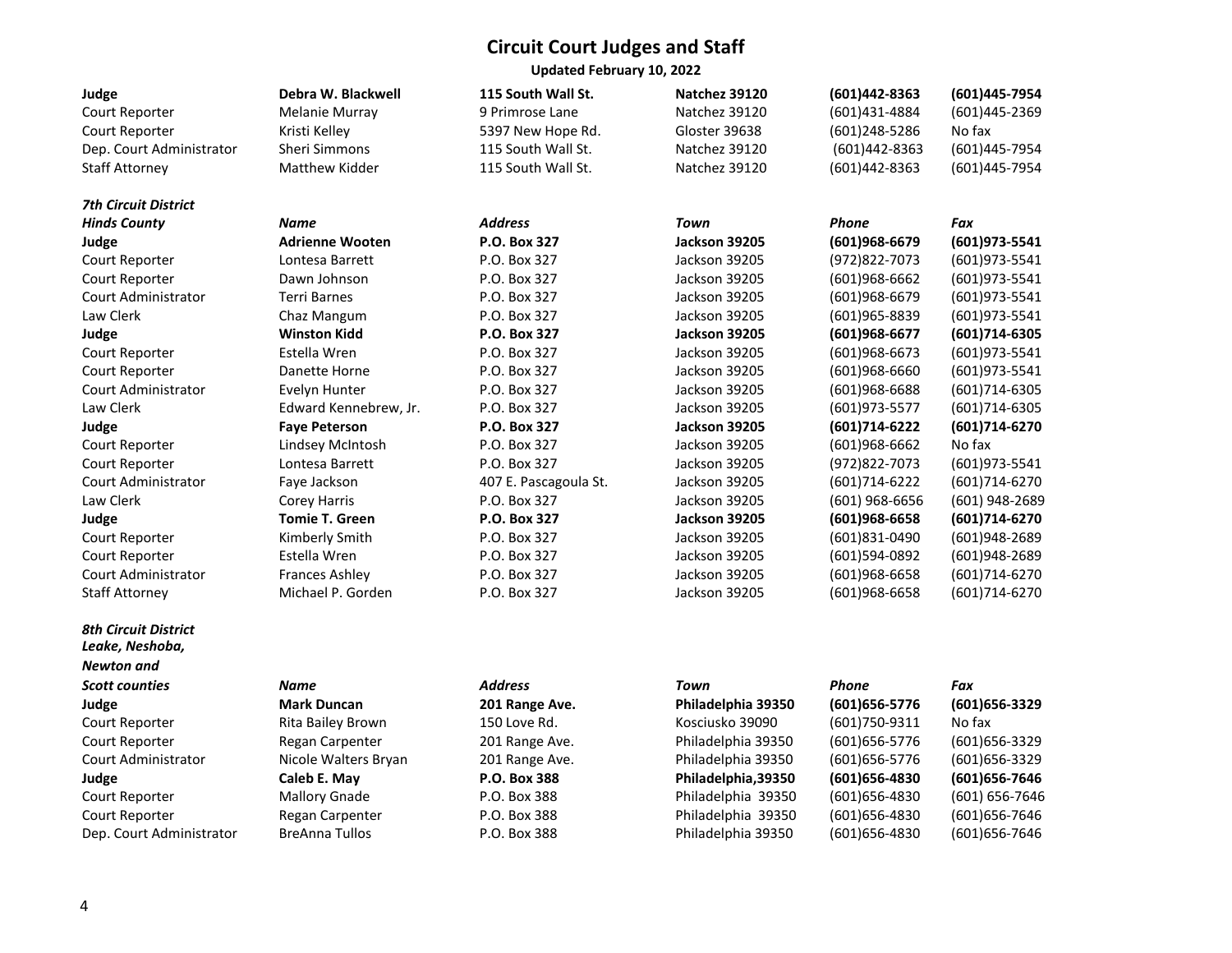**Updated February 10, 2022** 

#### *9th Circuit District Issaquena, Sharkey and*

| <b>Warren counties</b>    | Name                       | <b>Address</b>     | Town            | Phone           | Fax                |
|---------------------------|----------------------------|--------------------|-----------------|-----------------|--------------------|
| Judge                     | M. James Chaney, Jr.       | P.O. Box 351       | Vicksburg 39181 | $(601)638-8981$ | (601) 630-8033     |
| Court Reporter            | La Lisa Lindeman           | P.O. Box 351       | Vicksburg 39181 | (601)638-8981   | $(601)630-8033$    |
| Court Reporter            | Kristy Johnson             | P.O. Box 351       | Vicksburg 39181 | (601) 638-8981  | $(601) 630 - 8033$ |
| Court Administrator       | Lee Ann Stuart             | P.O. Box 351       | Vicksburg 39181 | (601)638-8981   | $(601)630-8033$    |
| Staff Attorney            | Le Brown                   | P.O. Box 351       | Vicksburg 39181 | (601)638-8981   | $(601)630-8033$    |
| Judge                     | <b>Toni Walker Terrett</b> | P.O. Box 821583    | Vicksburg 39182 | (601) 634-8042  | (601) 634-8049     |
| Court Reporter            | Kristy Johnson             | P.O. Box 351       | Vicksburg 39181 | (601) 638-8981  | $(601) 630 - 8033$ |
| Court Reporter            | Vanessa Townsel            | 1009 Cherry Street | Vicksburg 39183 | (601)634-8042   | (601)634-8049      |
| Court Administrator       | <b>Melanie Sanders</b>     | 1009 Cherry Street | Vicksburg 39183 | (601)634-8042   | (601)634-8049      |
| Paralegal/Legal Assistant | LaFreda Lee                | 1009 Cherry Street | Vicksburg 39183 | (601)634-8042   | (601)634-8049      |
| Law Clerk                 | Labria Barnes              | 1009 Cherry Street | Vicksburg 39183 | (601)634-8042   | (601)634-8049      |

# *Clarke, Kemper, Lauderdale*

Law Clerk Austin Terry P.O. Box 1262 Meridian 39302 (601)482-4922 (601)486-4933

*10th Circuit District* 

# *11th Circuit District*

*Bolivar, Coahoma, Quitman and* 

### *and Wayne counties Name Address Town Phone Fax* **Judge Robert T. (Bo) Bailey P.O. Box 1262 Meridian 39302 (601)482-9741 (601)486-4933** Court Reporter Ruth Ann Patrick P.O. Box 1262 Meridian 39302 (601)482-9783 (601)484-3970 Court Reporter Starr M. Griffin P.O. Box 3751 Meridian 39303 (601)482-9783 (601)484-3970 Court Administrator Gayle Wink P.O. Box 1262 Meridian 39302 (601)482-9741 (601)486-4933 Staff Attorney Lauren Williams P.O. Box 1262 Meridian 39302 (601)482-8761 (601)486-4933 **Judge Charles W. Wright, Jr. P. O. Box 1261 Meridian 39302 (601)482-9741 (601)486-4933** Court Reporter Patty McMillan P.O. Box 3751 Meridian 39303 (601)482-9783 (601)484-3970 Court Reporter Ruth Ann Patrick P.O. Box 1262 Meridian 39302 (601)482-9783 (601)484-3970 Court Administrator Gayle Wink P.O. Box 1262 Meridian 39302 (601)482-9741 (601)486-4933

#### *Tunica counties Name Address Town Phone Fax* **Judge Charles E. Webster P.O. Drawer 998 Clarksdale 38614 (662)624-3039 (662)624-2515** Court Reporter Mary Dilley P.O. Drawer 998 Clarksdale 38614 (662)624-3039 (662)624-2515 Dep. Court Administrator Teresa Ragland P.O. Drawer 998 Clarksdale 38614 (662)624-3039 (662)624-2515 Staff Attorney Donald W. Cumbest, II. P.O. Drawer 998 Clarksdale 38614 (662)624-3039 (662)624-2515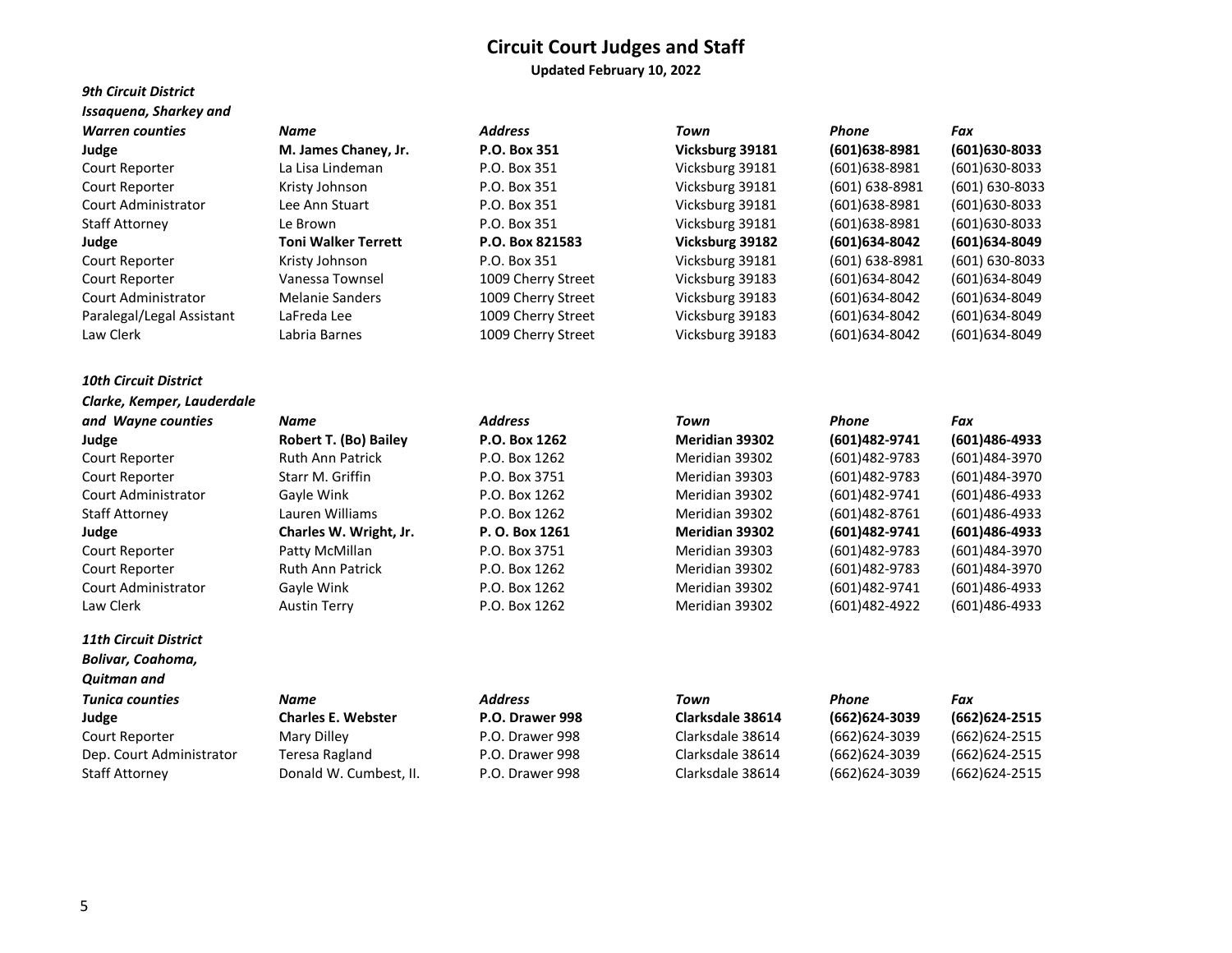**Updated February 10, 2022** 

| ×<br>۰<br>۰.<br>٧ |  |
|-------------------|--|
|-------------------|--|

#### *12th Circuit District Forrest and Perry*

*13th Circuit District Covington, Jasper, Simpson and Smith*  Court Administrator Darlene Therrell P.O. Box 861 Box 861 Box 861 Box 861 Box 861 Box 861 Box 861 Box 861 Box 861 Box 861 Box 861 Box 861 Box 861 Box 861 Box 861 Box 861 Box 861 Box 861 Box 861 Box 861 Box 861 Box 861 Box

**Judge Albert B. Smith, III. P.O. Drawer 478 Cleveland 38732 (662)843-3346 (662)846-2930** Court Reporter Cynthia Pickens P.O. Drawer 478 Cleveland 38732 (662)843-3346 (662)846-2930 Court Administrator Rebecca Dean P.O. Drawer 478 Cleveland 38732 (662)843-3346 (662)846-2930 Law Clerk I Landon Phillips P.O. Drawer 478 Cleveland 38732 (662)843-3346 (662)846-2930 **Judge Linda F. Coleman P.O. Drawer 548 Cleveland 38732 (662)846-2939 (662)846-2937** Court Administrator Theresa J. Thigpen P.O. Drawer 548 Cleveland 38732 (662)846-2939 (662)846-2937 Court Reporter Mary L. Wright P.O. Drawer 548 Cleveland 38732 (662)846-2939 (662)846-2937 Law Clerk I Hunter D. Webb P.O. Drawer 548 Cleveland 38732 (662)846-2939 (662)846-2937

| Name                     | <b>Address</b>        | Town              | Phone            | Fax              |
|--------------------------|-----------------------|-------------------|------------------|------------------|
| <b>Robert Helfrich</b>   | P.O. Box 309          | Hattiesburg 39403 | (601)544-5495    | (601)545-6179    |
| Beverly Temple           | P.O. Box 309          | Hattiesburg 39403 | (601)544-5495    | (601)545-6179    |
| <b>Brittany Stuart</b>   | P.O. Box 309          | Hattiesburg 39403 | (601)544-5495    | (601)545-6179    |
| Sandra Mohler            | P.O. Box 309          | Hattiesburg 39403 | (601)544-5495    | (601)545-6179    |
| Clarissa Kelly           | P.O. Box 309          | Hattiesburg 39403 | $(601)$ 544-5495 | (601)545-6179    |
|                          |                       |                   |                  |                  |
| <b>Jon Mark Weathers</b> | <b>P.O. Box 830</b>   | Hattiesburg 39403 | (601)544-8230    | (601)544-8255    |
| Elena C. James           | 560 Lavelle Ladner Rd | Lumberton 39455   | $(225)663-0482$  | $(601)$ 544-8255 |
| Melba Chauvin            | P.O. Box 830          | Hattiesburg 39403 | (601)544-8230    | (601)544-8255    |
|                          |                       |                   |                  |                  |

Staff Attorney Beth Windham P.O. Box 830 Hattiesburg 39403 (601)544-8230 (601)544-8255

| counties            | Name                    | <b>Address</b>    | Town          | Phone          | Fax            |
|---------------------|-------------------------|-------------------|---------------|----------------|----------------|
| Judge               | <b>Matthew Sullivan</b> | P.O. Box 545      | Raleigh 39153 | (601) 782-4413 | (601) 782-4007 |
| Court Reporter      | Katelyn Berch           | 620 2nd Avenue NW | Magee 39111   | (601)382-8222  | No Fax         |
| Court Administrator | Judy Herrington         | P.O. Box 545      | Raleigh 39153 | (601) 782-4413 | (601) 782-4007 |
| Staff Attorney      | Ray Therrell            | P.O. Box 861      | Raleigh 39153 | (601)782-9999  | No Fax         |
| Judge               | <b>Stanley Sorey</b>    | P.O. Box 861      | Raleigh 39153 | (601)782-9999  | No Fax         |
| Court Reporter      | Kimberly Ulmer          | P.O. Box 126      | Raleigh 39153 | (601)479-0930  |                |
| Court Administrator | Darlene Therrell        | P.O. Box 861      | Raleigh 39153 | (601) 782-9999 | No Fax         |
| Staff Attorney      | <b>Rav Therrell</b>     | P.O. Box 861      | Raleigh 39153 | (601) 782-9999 | No Fax         |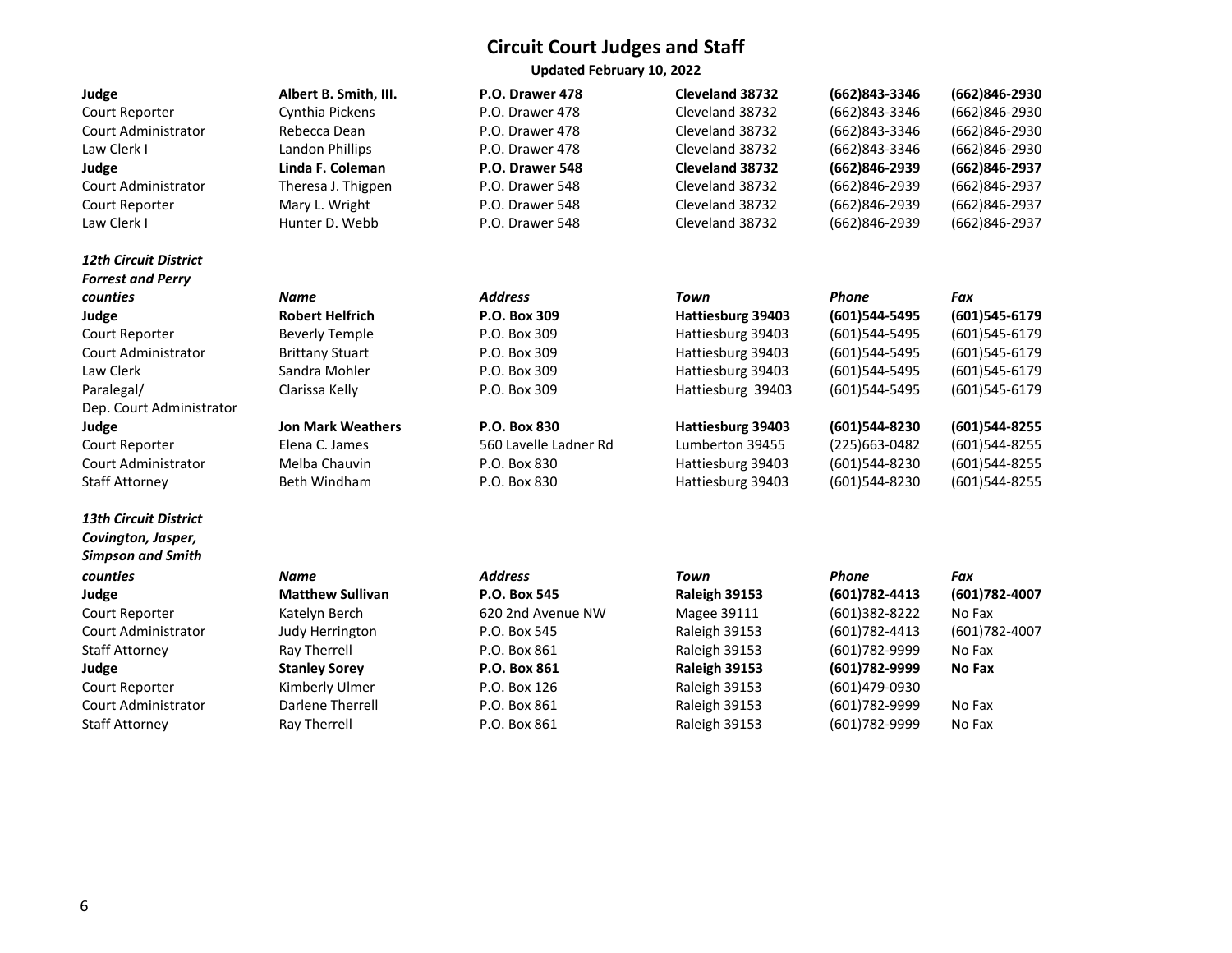**Updated February 10, 2022** 

| <b>14th Circuit District</b><br>Lincoln, Pike and |                       |                         |                     |                   |               |
|---------------------------------------------------|-----------------------|-------------------------|---------------------|-------------------|---------------|
| <b>Walthall counties</b>                          | Name                  | <b>Address</b>          | Town                | Phone             | Fax           |
| Judge                                             | Michael M. Taylor     | <b>P.O. Drawer 1350</b> | Brookhaven 39602    | (601)835-1576     | (601)835-5644 |
| Court Reporter                                    | Deborah Lang          | P.O. Drawer 1350        | Brookhaven 39602    | (601)320-2099     | (601)835-5644 |
| Court Reporter                                    | Paulynn Raley         | P.O. Drawer 1350        | Brookhaven 39602    | (601)941-8090     | (601)8355644  |
| Court Administrator                               | Laurie Chassion       | P.O. Drawer 1350        | Brookhaven 39602    | (601)835-1576     | (601)835-5644 |
| Law Clerk III                                     | <b>Mallory Newlon</b> | P.O. Drawer 1387        | McComb 39649        | (601)684-3400     | (601)684-2700 |
| Judge                                             | David H. Strong, Jr.  | P.O. Box 1387           | <b>McComb 39649</b> | (601) 684-3400    | 601-684-2700  |
| Court Reporter                                    | Lucretia Smith        | 284 Woodland Brook Dr.  | Madison 39110       | (601)684-3400     | (601)835-5644 |
| Court Reporter                                    | Paulynn Raley         | P.O. Box 1350           | Brookhaven 39602    | (601)941-8090     | (601)8355644  |
| <b>Court Administrator</b>                        | Victoria C. Brill     | P.O. Drawer 1387        | McComb 39649        | $(601)684 - 3400$ | (601)684-2700 |
| Law Clerk III                                     | <b>Mallory Newlon</b> | P.O. Drawer 1387        | McComb 39649        | (601)684-3400     | (601)684-2700 |

*15th Circuit District Jefferson Davis, Lamar, Lawrence, Marion and 16th Circuit District Clay, Oktibbeha, Lowndes and Noxubee counties Name Address Town Phone Fax*

# Court Reporter Cindy Henley Zelinka 1485 Loblolly Starkville 39759 (662) Court Reporter **Nikki Clark** 60371 Smithville Rd. Smithville 38870 (662)

| <b>Pearl River counties</b> | Name                       | <b>Address</b> | Town                | Phone             | Fax            |
|-----------------------------|----------------------------|----------------|---------------------|-------------------|----------------|
| Judge                       | <b>Anthony A. Mozingo</b>  | P.O. Box 244   | <b>Purvis 39475</b> | (601)794-1051     | (601)794-3547  |
| Court Reporter              | Nancy Farris               | P.O. Box 269   | <b>Purvis 39475</b> | $(601)794-1051$   | (601) 794-3547 |
| Court Administrator         | Crystal L. Browning        | P.O. Box 269   | <b>Purvis 39475</b> | $(601)794-1051$   | (601) 794-3547 |
| <b>Staff Attorney</b>       | Tim Evans                  | P.O. Box 269   | <b>Purvis 39475</b> | (601) 794-1051    | (601) 794-3547 |
| Judge                       | <b>Prentiss G. Harrell</b> | P.O. Box 488   | <b>Purvis 39475</b> | (601)794-6035     | (601)794-2801  |
| Court Administrator         | Alex Shoemaker             | P.O. Box 488   | <b>Purvis 39475</b> | (601)794-3482     | (601) 794-2801 |
| <b>Staff Attorney</b>       | Matthew O'Quain            | P.O. Box 488   | <b>Purvis 39475</b> | (601)794-6035     | (601)794-2801  |
| Court Reporter              | Rosie Sanchez              | P.O. Box 295   | Mt. Olive 39119     | (601)466-3446     | No Fax         |
| Judge                       | Claiborne McDonald, IV.    | P.O. Box 590   | Poplarville 39470   | $(601)403 - 2360$ | (601)403-2363  |
| Court Reporter              | Rhonda Wetzell             | P.O. Box 552   | Carriere 39426      | $(601)463-1863$   | No Fax         |
| Dep. Court Administrator    | Francis Jody Stuart        | P.O. Box 590   | Poplarville 39470   | (601)403-2360     | (601)403-2363  |
| <b>Staff Attorney</b>       | Scarlett Jones             | P.O. Box 590   | Poplarville 39470   | (601)403-2364     | (601)794-2363  |

Law Clerk Marissa Turner P.O. Box 1387 Starkville 39760 (662)329-5919 (662)245-4632

| Laurie Chassion       | P.O. Drawer 1350       | Brookhaven 39602    | (601)835-1576  | (601)835-5644 |
|-----------------------|------------------------|---------------------|----------------|---------------|
| Mallory Newlon        | P.O. Drawer 1387       | McComb 39649        | (601)684-3400  | (601)684-2700 |
| David H. Strong, Jr.  | P.O. Box 1387          | <b>McComb 39649</b> | (601) 684-3400 | 601-684-2700  |
| Lucretia Smith        | 284 Woodland Brook Dr. | Madison 39110       | (601)684-3400  | (601)835-5644 |
| Paulynn Raley         | P.O. Box 1350          | Brookhaven 39602    | (601)941-8090  | (601)8355644  |
| Victoria C. Brill     | P.O. Drawer 1387       | McComb 39649        | (601)684-3400  | (601)684-2700 |
| <b>Mallory Newlon</b> | P.O. Drawer 1387       | McComb 39649        | (601)684-3400  | (601)684-2700 |
|                       |                        |                     |                |               |
|                       |                        |                     |                |               |

# Law Clerk III Mallory Newlon P.O. Drawer 1387 McComb 39649 (601)684-3400 (601)684-2700

| CHAY, UNLINUCIIU, LUWIIUCS |                        |                      |                  |               |                 |
|----------------------------|------------------------|----------------------|------------------|---------------|-----------------|
| and Noxubee counties       | Name                   | <b>Address</b>       | Town             | Phone         | Fax             |
| Judge                      | Lee J. Howard          | P.O. Box 1679        | Starkville 39760 | (662)323-6765 | $(662)323-1121$ |
| Court Reporter             | Cindy Henley Zelinka   | 1485 Loblolly        | Starkville 39759 | (662)312-8705 | No Fax          |
| Court Administrator        | Carrie Kimbrough       | P.O. Box 1679        | Starkville 39760 | (662)323-6765 | $(662)323-1121$ |
| Law Clerk                  | Marissa Turner         | P.O. Box 1387        | Starkville 39760 | (662)329-5919 | (662)245-4632   |
| Judge                      | James T. Kitchens, Jr. | P.O. Box 1387        | Columbus 39703   | (662)329-5919 | (662)245-4632   |
| Court Reporter             | Nikki Clark            | 60371 Smithville Rd. | Smithville 38870 | (662)871-9055 | No Fax          |
| Court Administrator        | Lynn Conner            | P.O. Box 1387        | Columbus 39703   | (662)329-5919 | (662)245-4632   |
|                            |                        |                      |                  |               |                 |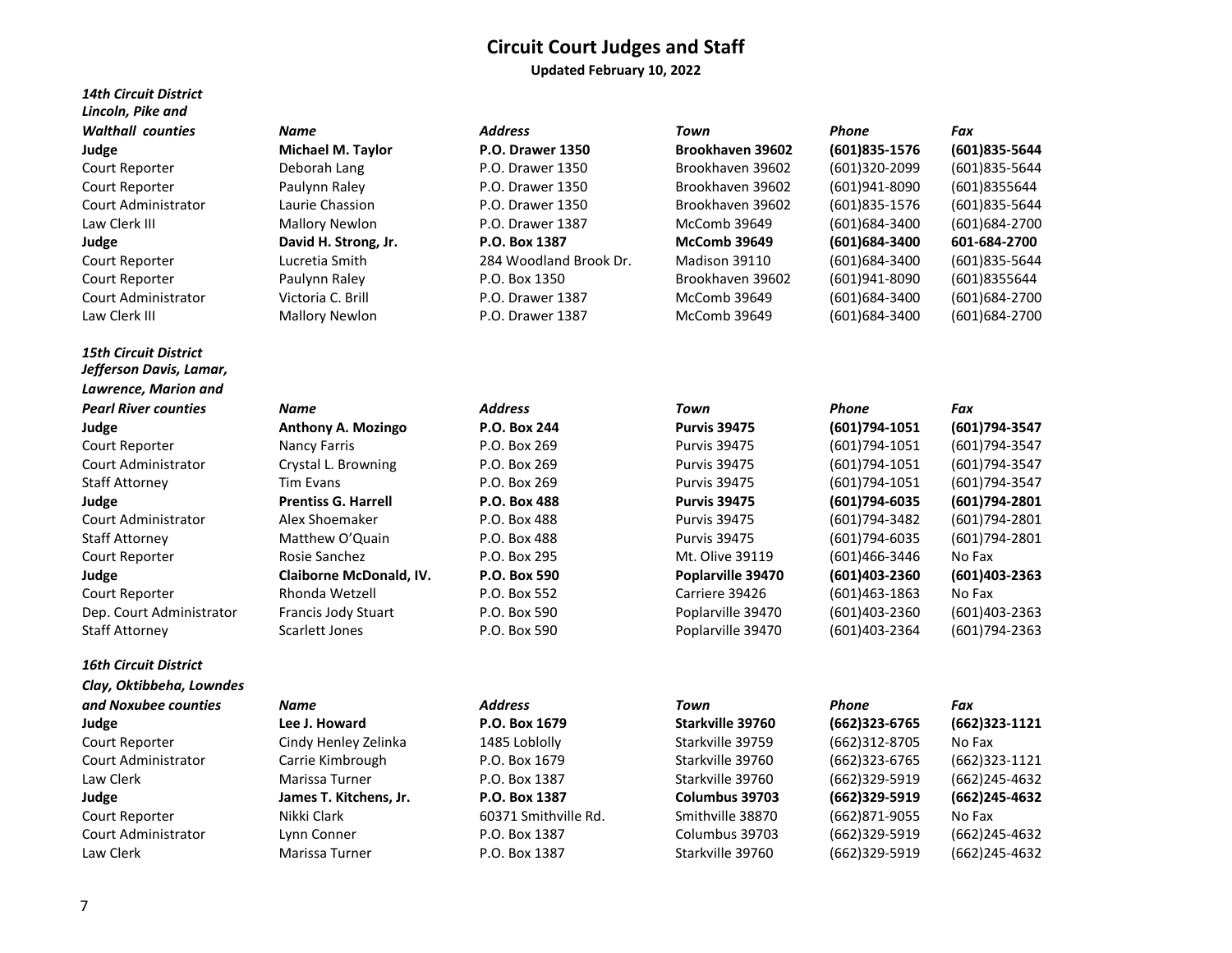**Updated February 10, 2022** 

| Judge                         | Lee S. Coleman               | <b>P.O. Drawer 1033</b>  | West Point 39773        | (662)494-4893     | (662)494-0195    |
|-------------------------------|------------------------------|--------------------------|-------------------------|-------------------|------------------|
| Court Reporter                | Kathryn Boyer                | 112 Nabors Cir.          | Houston 38851           | (662)322-2434     | No Fax           |
| <b>Court Administrator</b>    | April Edwards                | P.O. Drawer 1033         | West Point 39773        | (662)494-4893     | (662)494-0195    |
| Law Clerk                     | Marissa Turner               | P.O. Box 1387            | Starkville 39760        | (662)329-5919     | (662)245-4632    |
| <b>17th Circuit District</b>  |                              |                          |                         |                   |                  |
| DeSoto, Panola,               |                              |                          |                         |                   |                  |
| <b>Tallahatchie, Tate and</b> |                              |                          |                         |                   |                  |
| <b>Yalobusha counties</b>     | Name                         | <b>Address</b>           | Town                    | Phone             | Fax              |
| Judge                         | <b>Celeste Embrey Wilson</b> | 2535 Hwy. 51 S.          | Hernando 38632          | (662)469-8335     | (662)469-8370    |
| Court Reporter                | <b>Ginger Harrell</b>        | 1072 State Rd 344        | Myrtle 38650            | (901)489-4496     | No Fax           |
| Court Reporter                | Michelle P. Haberstroh       | 4118 Arbor Circle        | Olive Branch 38654      | (901)338-6396     | (662)469-8370    |
| Dep. Court Administrator      | Rachel Allen                 | 2535 Hwy. 51 S.          | Hernando 38632          | (662)469-8359     | (662)469-8370    |
| <b>Staff Attorney</b>         | John Cody Hallmark           | 202 French's Alley       | Senatobia 38668         | (662)487-2072     | (662)487-3830    |
| <b>Staff Attorney</b>         | Jamie Heard Smith            | 202 French's Alley       | Senatobia 38668         | (662)487-2072     | (662)449-1416    |
| Judge                         | <b>Smith Murphey</b>         | P.O Box 481              | <b>Batesville 38606</b> | (662)385-4261     | No Fax           |
| Court Administrator           | Sheila McKinney              | P.O Box 1191             | Water Valley 38965      | $(662)385 - 4261$ | No Fax           |
| Court Reporter                | Libby Furr                   | P.O. Box 852             | Oxford 38655            | (662)385-4261     |                  |
| <b>Staff Attorney</b>         | John Cody Hallmark           | 202 French's Alley       | Senatobia 38668         | (662)487-2072     | (662)487-3830    |
| <b>Staff Attorney</b>         | Jamie Heard Smith            | 202 French's Alley       | Senatobia 38668         | (662)487-2072     | (662)449-1416    |
| Judge                         | James McClure. III.          | P.O. Box 246             | <b>Sardis 38666</b>     | (662)487-2072     | (662)487-3830    |
| Court Administrator           | Elizabeth Lentz              | 215 S. Pocahontas St.    | <b>Sardis 38666</b>     | (662)487-2072     | (662)487-3830    |
| <b>Staff Attorney</b>         | John Cody Hallmark           | 215 S. Pocahontas St.    | <b>Sardis 38666</b>     | (662)487-2072     | (662)487-3830    |
| <b>Staff Attorney</b>         | Jamie Heard Smith            | 202 French's Alley       | Senatobia 38668         | (662)487-2072     | (662)449-1416    |
| Judge                         | <b>Gerald Chatham</b>        | P.O. Box 527             | Hernando 38632          | (662)469-8315     | (662)469-8313    |
| Dep. Court Administrator      | Suzanne Lowrie               | P.O. Box 527             | Hernando 38632          | (662)469-8314     | $(662)469-8313$  |
| Court Reporter                | Kathy Sanford                | 2799 Grove Meadows Drive | Nesbit 38651            | (662)562-4196     | $(662)$ 562-0491 |
| Court Reporter                | <b>Ginger Harrell</b>        | 1072 State Rd 344        | Myrtle 38650            | (901)489-4496     | No Fax           |
| <b>Staff Attorney</b>         | John Cody Hallmark           | 202 French's Alley       | Senatobia 38668         | (662)487-2072     | (662)487-3830    |
| <b>Staff Attorney</b>         | Jamie Heard Smith            | 202 French's Alley       | Senatobia 38668         | (662)487-2072     | (662)449-1416    |
| <b>18th Circuit District</b>  |                              |                          |                         |                   |                  |
| <b>Jones County</b>           | <b>Name</b>                  | <b>Address</b>           | Town                    | Phone             | Fax              |
| Judge                         | <b>Dal Williamson</b>        | P.O. Box 65              | <b>Laurel 39441</b>     | (601)428-4572     | (601)428-3189    |
| Court Reporter                | Christa Little               | P.O. Box 65              | Laurel 39441            | (601)426-2054     | (601)428-3189    |
| <b>Court Administrator</b>    | Deborah Wade                 | P.O. Box 65              | <b>Laurel 39441</b>     | (601)428-4572     | (601)428-3189    |
| <b>Staff Attorney</b>         | Brett Pickle                 | P.O. Box 65              | Laurel 39441            | (601)428-3196     | (601)428-3189    |
| Paralegal                     | Shanda Russum                | P.O. Box 65              | <b>Laurel 39441</b>     | (601)428-4572     | (601)428-3189    |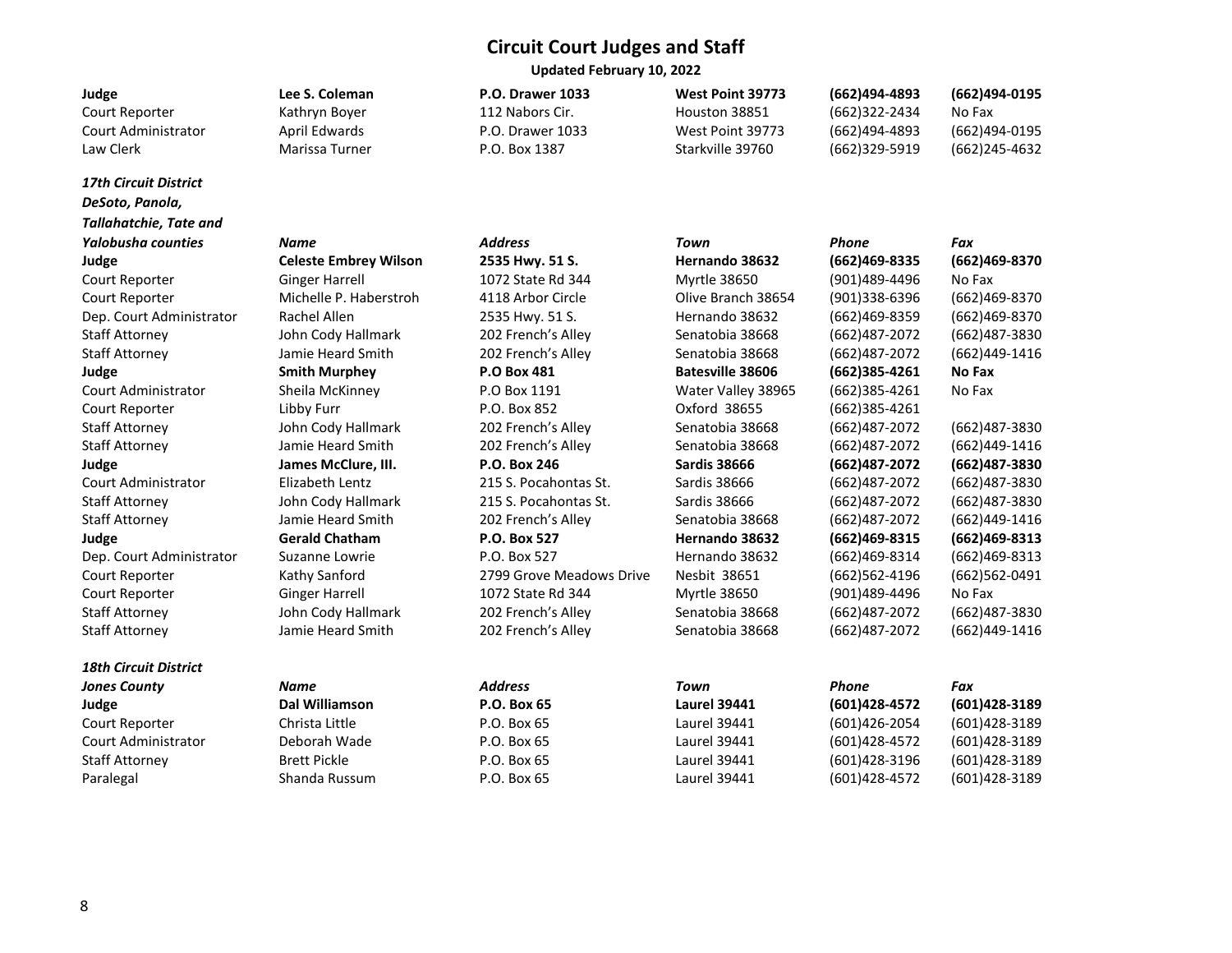**Updated February 10, 2022** 

| <b>19th Circuit District</b> |
|------------------------------|
| George, Greene and           |
| <b>Jackson counties</b>      |
| Judge                        |
| Court Reporter               |
| <b>Court Administrator</b>   |
| <b>Staff Attorney</b>        |
| <b>Staff Attorney</b>        |
| Judge                        |
| Court Reporter               |
| <b>Court Administrator</b>   |
| Staff Attorney               |
| <b>Staff Attorney</b>        |
| Judge                        |
| Court Reporter               |
| Court Administrator          |
| <b>Staff Attorney</b>        |
| <b>Staff Attorney</b>        |
|                              |

# *20th Circuit District Madison and Rankin*  Dep. Court Administrator Tammy Hall P.O. Box 1689 Brandon 31

# Dep. Court Administrator Nikki Jones P.O. Box 1689 Brandon 31

# Dep. Court Administrator Matalie Kirby P.O. Box 1626 Canton 30046 (601)

| Name                      |  |
|---------------------------|--|
| Robert P. Krebs           |  |
| Edie Phillips             |  |
| Gena Montgomery           |  |
| Jessica Bates             |  |
| Anna Richardson           |  |
| Dale Harkey               |  |
| Kathy Parker              |  |
| Patricia Smith            |  |
| Jessica Bates             |  |
| Anna Richardson           |  |
| <b>Kathy King Jackson</b> |  |
| Gina Thompson             |  |
| Pamela Gephart            |  |
| Jessica Bates             |  |
| Anna Richardcon           |  |

| Jackson counties    | Name                      | <b>Address</b> | Town             | Phone             | Fax            |
|---------------------|---------------------------|----------------|------------------|-------------------|----------------|
| Judge               | Robert P. Krebs           | P.O. Box 998   | Pascagoula 39568 | $(228)769 - 3438$ | (228) 769-3262 |
| Court Reporter      | Edie Phillips             | P.O. Box 998   | Pascagoula 39568 | (228)769-3041     | (228) 769-3262 |
| Court Administrator | <b>Gena Montgomery</b>    | P.O. Box 998   | Pascagoula 39568 | (228)769-3438     | (228) 769-3262 |
| Staff Attornev      | Jessica Bates             | P.O. Box 998   | Pascagoula 39568 | (228)769-3408     | (228) 769-3262 |
| Staff Attorney      | Anna Richardson           | P.O. Box 998   | Pascagoula 39568 | (228)769-3209     | (228) 769-3262 |
| Judge               | Dale Harkey               | P.O. Box 998   | Pascagoula 39568 | (228)769-3434     | (228) 769-3262 |
| Court Reporter      | Kathy Parker              | P.O. Box 998   | Pascagoula 39568 | (228)769-3042     | (228) 769-3262 |
| Court Administrator | Patricia Smith            | P.O. Box 998   | Pascagoula 39568 | (228)769-3434     | (228) 769-3262 |
| Staff Attorney      | Jessica Bates             | P.O. Box 998   | Pascagoula 39568 | (228)769-3408     | (228) 769-3262 |
| Staff Attornev      | Anna Richardson           | P.O. Box 998   | Pascagoula 39568 | (228)769-3209     | (228) 769-3262 |
| Judge               | <b>Kathy King Jackson</b> | P.O. Box 998   | Pascagoula 39568 | (228)769-3244     | (228) 769-3262 |
| Court Reporter      | Gina Thompson             | P.O. Box 998   | Pascagoula 39568 | (228)769-3043     | (228) 769-3262 |
| Court Administrator | Pamela Gephart            | P.O. Box 998   | Pascagoula 39568 | (228)769-3244     | (228) 769-3262 |
| Staff Attorney      | Jessica Bates             | P.O. Box 998   | Pascagoula 39568 | (228)769-3408     | (228) 769-3262 |
| Staff Attorney      | Anna Richardson           | P.O. Box 998   | Pascagoula 39568 | (228)769-3209     | (228)769-3262  |

| counties                 | Name                  | <b>Address</b> | Town                | Phone             | Fax            |
|--------------------------|-----------------------|----------------|---------------------|-------------------|----------------|
| Judge                    | Dewey Arthur          | P.O. Box 1626  | <b>Canton 39046</b> | $(601)855 - 5555$ | (601)855-5704  |
| Court Reporter           | Molly Eaton           | 128 Berry Lane | Madison 39110       | $(601)855 - 5555$ | (601)855-5704  |
| Dep. Court Administrator | Tammy Hall            | P.O. Box 1689  | Brandon 39043       | (601)824-2427     | (601)824-2441  |
| Staff Attorney           | Sarah Butler          | P.O. Box 1626  | <b>Canton 39046</b> | (601)855-5586     | (601)855-5704  |
| Judge                    | <b>Brad Mills</b>     | P.O. Box 1689  | Brandon 39043       | (601)824-2427     | (601)824-2441  |
| Court Reporter           | Harvey Rayborn        | P.O. Box 1689  | Brandon 39043       | (601)824-2427     | (601)824-2441  |
| Dep. Court Administrator | Nikki Jones           | P.O. Box 1689  | Brandon 39043       | (601)824-6529     | (601)824-2441  |
|                          |                       |                |                     | (601)855-5536     |                |
| Staff Attorney           | Sarah Butler          | P.O. Box 1626  | <b>Canton 39046</b> | (601)855-5586     | (601) 855-5704 |
| Judge                    | <b>Steve Ratcliff</b> | P.O. Box 1626  | <b>Canton 39046</b> | (601)855-5570     | (601)855-5704  |
| Court Reporter           | Debbie Nester         | P.O. Box 1626  | Canton 39046        | (601)855-5570     | (601)855-5704  |
| Dep. Court Administrator | Natalie Kirby         | P.O. Box 1626  | <b>Canton 39046</b> | (601)855-5570     | (601)855-5704  |
|                          |                       |                |                     | (601)824-2662     |                |
| Staff Attorney           | Sarah Butler          | P.O. Box 1626  | <b>Canton 39046</b> | (601)855-5586     | (601)855-5704  |
|                          |                       |                |                     |                   |                |